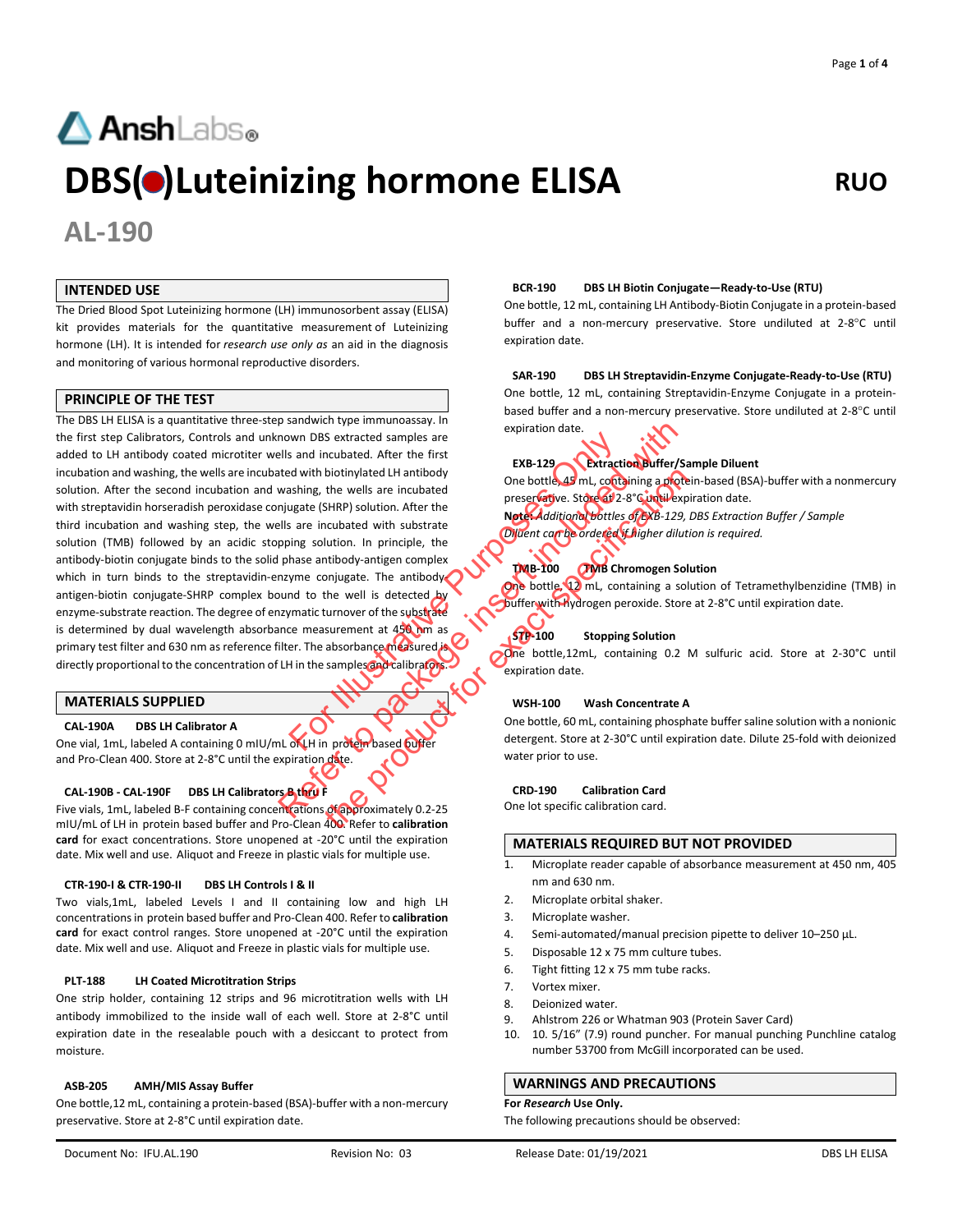- a) Follow good laboratory practice.
- b) Use personal protective equipment. Wear lab coats and disposable gloves when handling immunoassay materials.
- c) Handle and dispose of all reagents and material in compliance with applicable regulations.

#### **WARNING: Potential Biohazardous Material**

This reagent may contain some human source material (e.g. serum) or materials used in conjunction with human source materials. Handle all reagents and patient samples at a Biosafety Level 2, as recommended for any potentially infectious human material in the Centers for Disease Control/National Institutes of Health manual "Biosafety in Microbiological and Biomedical Laboratories," 5<sup>th</sup> Edition, 2007<sup>1</sup>.

#### **WARNING: Potential Chemical Hazard**

Some reagents in this kit contain Pro-Clean 400 and Sodium azide<sup>2</sup> as a preservative. Pro-Clean 400 and Sodium Azide in concentrated amounts are irritants to skin and mucous membranes.

For further information regarding hazardous substances in the kit, please refer to the MSDS.

#### **SAMPLE COLLECTION AND PREPARATION**

Dried blood spot is the recommended sample type.

#### **For Dried Blood Spot Specimens**

- a. Use with capillary blood samples collected and dried on filter paper according the standard procedures established for blood collection on filter paper.
- b. Wipe away the first blood drop and apply surface of the first filter paper circle to the next large drop of blood, allowing the blood to fill and completely saturate the circle.
- c. Never use the front as well as back of the paper to fill the circle.
- d. Fill at least two circles and if possible all circles with blood.
- e. After collection, dry the blood impregnated filter papers for 2in a horizontal position at room temperature.
- f. The dried filter paper blood spots should be stored in a low permeability re-sealable pouch at 2-8°C for up to 1 week or frozen 20°C or lower for up to 3 months. MOTE: All blood spats strate the purpose of the term of the data of the contract of the conduction of the conduction of the conduction of the conduction of the conduction of the conduction of the conduction of the conducti
- g. The use of desiccant and vacuum packing to protect from moisture highly recommended.

#### **PROCEDURAL NOTES**

- 1. A thorough understanding of this package insert is necessary for successful use of the DBS LH ELISA assay. It is the user's responsibility to validate the assay for their purpose. Accurate results will only be obtained by using precise laboratory techniques and following the package insert.
- 2. A calibration curve must be included with each assay.
- 3. Bring all kit reagents to room temperature (23  $\pm$  2°C) before use. Thoroughly mix the reagents before use by gentle inversion. Do not mix various lots of any kit component and do not use any component beyond the expiration date.
- 4. Use a clean disposable pipette tip for each reagent, calibrator, control or sample. Avoid microbial contamination of reagents, contamination of the substrate solutions with the HRP conjugates. The enzyme used as the label is inactivated by oxygen, and is highly sensitive to microbial contamination, Sodium Azide, Hypochlorous acid and aromatic Chlorohydrocarbons often found in laboratory water supplies. Use deionized water.
- Incomplete washing will adversely affect the outcome and assay precision. To minimize potential assay drift due to variation in the

substrate incubation time, care should be taken to add the substrate solution into the wells. Avoid exposure of the reagents to excessive heat or direct sunlight during storage and incubation.

#### **PREPARATION OF REAGENTS**

- 1. **DBS LH Calibrators B-F and DBS LH Controls I & II:** Tap and reconstitute DBS LH Calibrator B-F and DBS LH Controls I & II each with 1 mL deionized water. Solubilize, mix well and use after reconstitution.
- 2. **Wash Solution:** Dilute wash concentrate 25-fold with deionized water. The wash solution is stable for one month at room temperature (23  $\pm$ 2°C) when stored in a tightly sealed bottle.
- 3. **Microtitration Wells:** Select the number of coated wells required for the assay. The remaining unused wells should be placed in the resealable pouch with a desiccant. The pouch must be resealed to protect from moisture.

#### **DBS EXTRACTION PROCEDURE**

**Extraction of LH from dried blood spots should be performed on the same day prior to testing.** 

NOTE: All blood spots should be inspected for quality.

- Do not use spots if the circle is not filled and impregnated with blood.
- Do not use irregular shaped spots, spots that are not impregnated throughout, or spots with multiple spotting.
- Do not use spots that have not been properly dried.
- 1. Label two 12 X 75 culture tubes for each unknown dried blood sample.

2. Punch out two filter paper discs (7.9 mm), impregnated with the unknown dried blood specimen, onto a clean surface and transfer the discs using clean tweezers into the corresponding tube.

3. Alternatively, punch out the paper disc directly into the culture tube using the commercially available automated punchers.

4. Add **450 μL of the Extraction Buffer** to each tube, vortex well.

5. Place the tubes in a tight-fitting tube rack and incubate the tubes, shaking at a slow speed (500 - 600 rpm) at room temperature for 60 minutes.

6. Transfer the liquid from one tube into the corresponding second labeled tube. Leave the blood spot in the initial tube.

7. The blood extract is now ready for analysis.

8. The extracted sample (without the extracted blood spot) is stable for up to 7 days at -20°C.

9. Use the **calibrator assignment for two spots** as mentioned in the calibration card for plotting the calibration curve.

*Note: In case only one spot is available, add one disc in step 2 of DBS extraction procedure and follow the same steps 1-7. Use the calibrator assignment for one spot as mentioned in the calibration card for plotting the calibration curve. Do not alter the procedure (volume of extraction buffer) to extract the dried blood spots.* **EXERCITED NET AND THE AND THE AND THE AND THE AND THE AND THE AND THE AND THE AND THE AND THE AND THE AND THE AND THE AND THE AND THE AND THE AND THE AND THE AND THE AND THE AND THE AND THE AND THE AND THE AND THE AND TH** through the control of the China of the China of the China of the China of the China of the China of the China of the China of the China of the China of the China of the China of the China of the China of the China of the

#### **ASSAY PROCEDURE**

Allow all specimens and reagents to reach room temperature (23  $\pm$  2°C) and mix thoroughly by gentle inversion before use. Calibrators, controls, and unknowns should be assayed in duplicate.

**NOTE**: *All DBS samples reading higher than the highest calibrator should be mixed and diluted in the DBS Extraction Buffer / Sample Diluent prior to assay.*

- 1. Label the microtitration strips to be used.
- 2. Pipette **10 μL** of the reconstituted Calibrators and Controls to the appropriate wells and add **100 μL** of the AMH/MIS Assay Buffer to calibrators and controls wells using a repeater pipette.
- 3. Pipette **60 μL** of the extracted DBS samples (see DBS extraction procedure) to the appropriate wells and add **50 μL** of the AMH/MIS Assay Buffer to extracted DBS samples wells using a repeater pipette.
- 4. Incubate the plate, shaking at a fast speed (**600-800 rpm**) on an orbital microplate shaker, for **60 minutes** at room temperature (23 ± 2°C).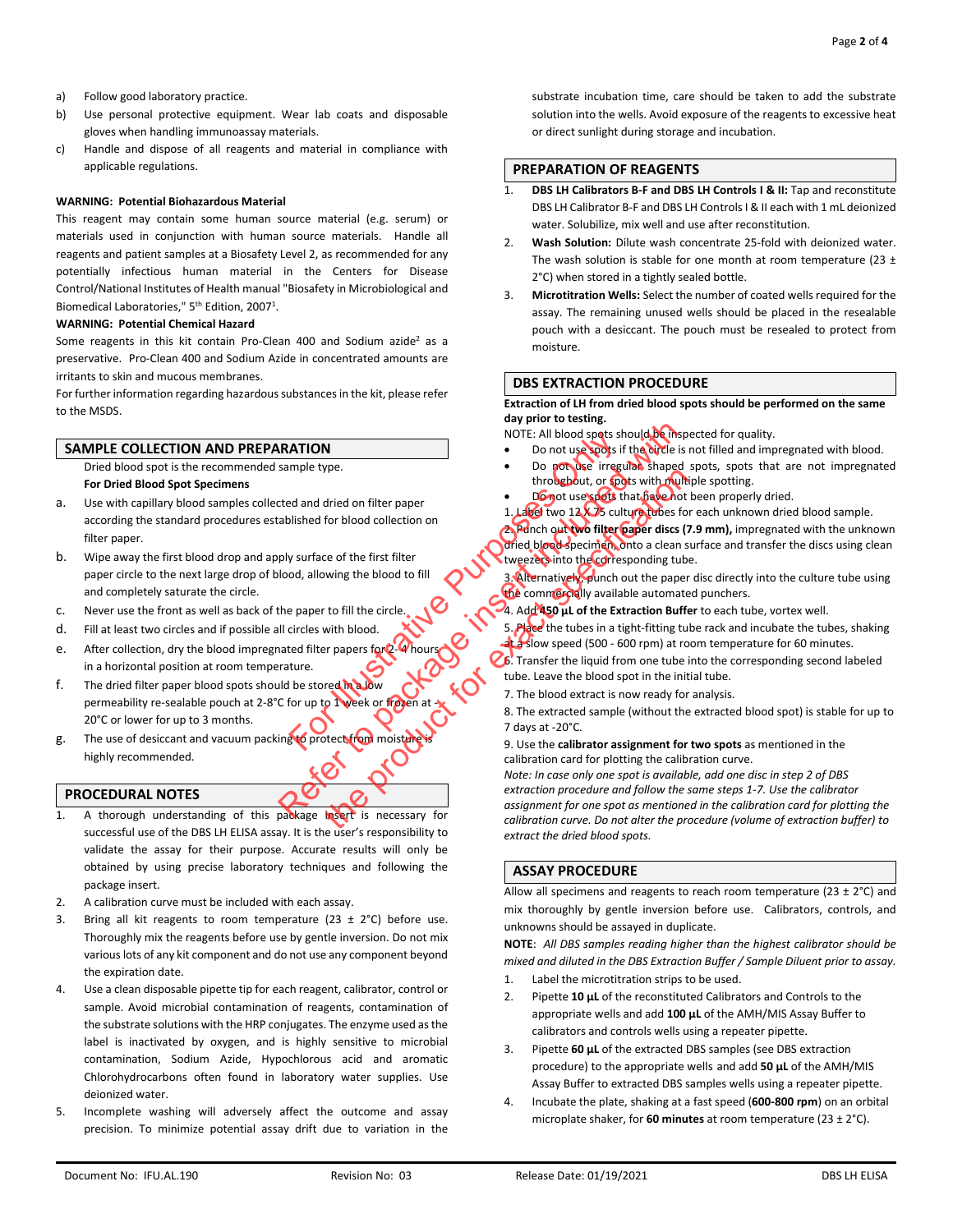- 5. Aspirate and wash each strip **5 times** with Washing Solution **(350 μL/per well**) using an automatic microplate washer.
- 6. Add **100 μL** of the DBS LH Biotin conjugate RTU solution to each well using a repeater pipette.
- 7. Incubate the wells, shaking at 600–800 rpm on an orbital microplate shaker, for **60 minutes** at room temperature (23 ± 2°C).
- 8. Aspirate and wash each well 5 times (350 μL per well) with the wash solution using an automatic microplate washer.
- 9. Add **100 μL** of the Streptavidin-Enzyme Conjugate-RTU to each well using a repeater pipette.
- 10. Incubate the wells, shaking at 600–800 rpm on an orbital microplate shaker, for **30 minutes** at room temperature (23 ± 2°C).
- 11. Aspirate and wash each well 5 times (350 μL per well) with the wash solution using an automatic microplate washer.
- 12. Add **100 μL** of the TMB chromogen solution to each well using a repeater pipette. Avoid direct exposure to heat and sunlight.
- 13. Incubate the wells, shaking at 600–800 rpm on an orbital microplate shaker, for **8-12 min** at room temperature (23 ± 2°C). NOTE: Visually monitor the color development to optimize the incubation time.
- 14. Add **100 μL** of the Stopping solution to each well using a repeater pipette.
- 15. Read the absorbance of the solution in the wells within 20 minutes, using a microplate reader set to 450 nm.

*NOTE: Zero calibrator should be programmed as "Blank" while reading the optical density. If instrument has a wavelength correction, set the instrument to dual wavelength measurement at 450 nm with background wavelength correction at 630 nm.*

#### **RESULTS**

*NOTE: The results in this package insert were calculated by plotting the log optical density (OD) data on the y-axis and log LH concentration on X-axis using a cubic regression curve-fit. Alternatively, log vs. log quadratic regression curve-fit can be used. Other data reduction methods may give slightly different results.* For Fitting the State of 23th 25C.<br>
For Fitting and Columbus the use in the laborator of the use in the laborator of the use in the laborator of the use in the laborator of the use in the laborator of the summer of 450 nm

- 1. Optimum results can be obtained at incubation temperature of 23<sup>+</sup>2
- 2. Calculate the mean OD for each calibrator, Control, or Unknown.
- 3. Plot the log of the mean OD readings for each of the Calibrators along the y-axis versus log of the LH concentrations in mIU/mL along the x-axis, using a cubic regression curve-fit.
- 4. Determine the LH concentrations of the Controls and unknowns from the calibration curve by matching their mean OD readings with the corresponding LH concentrations.
- 5. Any sample reading higher than the highest Calibrator should be appropriately diluted with the DBS Extraction Buffer / Sample Diluent and re-assayed.
- 6. Any sample reading lower than the analytical sensitivity should be reported as such.
- 7. Multiply the specimen concentration obtained in the assay by a dilution factor, if required.

#### **LIMITATIONS**

The reagents supplied in this kit are optimized to measure LH levels in human DBS. If there is evidence of microbial contamination or excessive turbidity in a reagent, discard the vial. For assays employing antibodies, the possibility exists for interference by heterophile antibodies in the samples<sup>4</sup>.

The DBS LH ELISA results should be interpreted with respect to the total clinical presentation of the patient, including: symptoms, clinical history, data from additional tests, and other appropriate patient examination information.

#### **QUALITY CONTROL**

- Each laboratory should establish mean values and acceptable ranges to assure proper performance.
- DBS LH ELISA controls or other commercial controls should fall within established confidence limits.
- The confidence limits for LH controls are printed on the **Calibration card**.
- A full calibration curve, low and high-level controls, should be included in each assay.
- TMB should be colorless. Development of any color may indicate reagent contamination or instability.

#### **REPRESENTATIVE CALIBRATION CURVE DATA**

| <b>Well Number</b> | <b>Well Contents</b> | <b>Mean OD</b>  | Conc (mIU/mL) |  |
|--------------------|----------------------|-----------------|---------------|--|
|                    | <b>Calibrators</b>   |                 |               |  |
| A1, A2             | А                    | $0.029$ (Blank) |               |  |
| B1, B2             | B                    | 0.059           | 0.32          |  |
| C1, C2             |                      | 0.16            | 0.96          |  |
| D1, D2             |                      | 0.58            | 3.84          |  |
| E1, E2             |                      | 1.64            | 11.52         |  |
| F1, F2             |                      | 3.5             | 28.16         |  |

| <b>CAUTION:</b> The above data must not be employed in lieu of data obtained by |  |  |  |  |  |  |
|---------------------------------------------------------------------------------|--|--|--|--|--|--|
| the user in the laboratory. $\cdot$                                             |  |  |  |  |  |  |

# **ANALYTICAL CHARACTERISTICS**

## **Analytical Sensitivity:**

## **Linearity:**

|                                               | D1, D2                                                                        |                                                | D.              | 0.58            | 3.84                                                                            |  |  |  |  |  |
|-----------------------------------------------|-------------------------------------------------------------------------------|------------------------------------------------|-----------------|-----------------|---------------------------------------------------------------------------------|--|--|--|--|--|
|                                               | E1, E2                                                                        |                                                | УĐ              | 1.64            | 11.52                                                                           |  |  |  |  |  |
| each well using a repeater                    | F1, F2                                                                        |                                                |                 | 3.5             | 28.16                                                                           |  |  |  |  |  |
|                                               |                                                                               |                                                |                 |                 | <b>CAUTION:</b> The above data must not be employed in lieu of data obtained by |  |  |  |  |  |
| the wells within 20 minutes,                  | the user in the laboratory.                                                   |                                                |                 |                 |                                                                                 |  |  |  |  |  |
| η.                                            |                                                                               |                                                |                 |                 |                                                                                 |  |  |  |  |  |
|                                               |                                                                               | <b>ANALYTICAL CHARACTERISTICS</b>              |                 |                 |                                                                                 |  |  |  |  |  |
| ammed as " <b>Blank</b> " while reading       |                                                                               |                                                |                 |                 |                                                                                 |  |  |  |  |  |
| a wavelength correction, set the              | Analytical Sensitivity:                                                       |                                                |                 |                 |                                                                                 |  |  |  |  |  |
| easurement at 450 nm with                     | The analytical sensitivity in the assay as calculated by the interpolation of |                                                |                 |                 |                                                                                 |  |  |  |  |  |
| 530 nm.                                       | mean plus two standard deviation of 16 replicates of calibrator A (0 mIU/mL)  |                                                |                 |                 |                                                                                 |  |  |  |  |  |
|                                               |                                                                               | and calibrator B (0.32 mIU/mL) is 0.02 mIU/mL. |                 |                 |                                                                                 |  |  |  |  |  |
|                                               |                                                                               |                                                |                 |                 |                                                                                 |  |  |  |  |  |
|                                               | Linearity:                                                                    |                                                |                 |                 |                                                                                 |  |  |  |  |  |
| rt were calculated by plotting the $\bigcirc$ |                                                                               |                                                |                 |                 |                                                                                 |  |  |  |  |  |
| axis and log LH concentration on              |                                                                               |                                                |                 |                 | Calibrator F and three serum samples containing various LH levels were diluted  |  |  |  |  |  |
| ve-fit. Alternatively, log vs. log            |                                                                               |                                                |                 |                 | with calibrator A. The % recovery on individual samples is represented in the   |  |  |  |  |  |
| ed. Other data reduction methods              | following table.                                                              |                                                |                 |                 |                                                                                 |  |  |  |  |  |
|                                               |                                                                               |                                                |                 |                 |                                                                                 |  |  |  |  |  |
| cubation temperature of 23 ± 2°C              |                                                                               | <b>Dilution</b>                                | <b>Expected</b> | <b>Observed</b> |                                                                                 |  |  |  |  |  |
| tor, Control, or Unknown                      | Sample ID                                                                     | factor                                         | Value in        | Value in        | %Recovery                                                                       |  |  |  |  |  |
|                                               |                                                                               |                                                | mIU/mL          | mIU/mL          |                                                                                 |  |  |  |  |  |
| for each of the Calibrators along             |                                                                               | <b>NEAT VALUE</b>                              | 8.8             | <b>NA</b>       | <b>NA</b><br>96%                                                                |  |  |  |  |  |
| ations in mIU/mL along the x-axis,            |                                                                               | 2<br>4                                         | 4.4<br>2.2      | 4.21<br>2.13    | 97%                                                                             |  |  |  |  |  |
|                                               | Cal F                                                                         | 8                                              | 1.1             | 1.07            | 97%                                                                             |  |  |  |  |  |
| e Controls and unknowns from the              |                                                                               | 16                                             | 0.55            | 0.52            | 95%                                                                             |  |  |  |  |  |
| mean OD readings with the                     |                                                                               | 32                                             | 0.28            | 0.28            | 100%                                                                            |  |  |  |  |  |
|                                               |                                                                               | <b>NEAT VALUE</b>                              | 8.62            | <b>NA</b>       | <b>NA</b>                                                                       |  |  |  |  |  |
| e highest Calibrator should be                |                                                                               | 2                                              | 4.31            | 4.54            | 105%                                                                            |  |  |  |  |  |
|                                               | 1                                                                             | 4                                              | 2.15            | 2.31            | 107%                                                                            |  |  |  |  |  |
| traction Buffer / Sample Diluent              |                                                                               | 8                                              | 1.08            | 1.15            | 107%                                                                            |  |  |  |  |  |
|                                               |                                                                               | 16                                             | 0.54            | 0.58            | 108%                                                                            |  |  |  |  |  |
| analytical sensitivity should be              |                                                                               | 32                                             | 0.27            | 0.29            | 107%                                                                            |  |  |  |  |  |
|                                               |                                                                               | 2                                              | 7.78            | <b>NA</b>       | <b>NA</b>                                                                       |  |  |  |  |  |
| bbtained in the assay by a dilution           |                                                                               | 4<br>8                                         | 3.89<br>1.95    | 3.85<br>1.97    | 99%<br>101%                                                                     |  |  |  |  |  |
|                                               | $\overline{2}$                                                                | 16                                             | 0.97            | 0.99            | 101%                                                                            |  |  |  |  |  |
|                                               |                                                                               | 32                                             | 0.49            | 0.49            | 100%                                                                            |  |  |  |  |  |
|                                               |                                                                               | 64                                             | 0.24            | 0.25            | 103%                                                                            |  |  |  |  |  |
|                                               |                                                                               | $\overline{2}$                                 | 5.63            | <b>NA</b>       | NA                                                                              |  |  |  |  |  |
| ed to measure LH levels in human              |                                                                               | 4                                              | 2.82            | 2.78            | 99%                                                                             |  |  |  |  |  |
| ination or excessive turbidity in a           | 3                                                                             | 8                                              | 1.41            | 1041            | 100%                                                                            |  |  |  |  |  |
| g antibodies, the possibility exists          |                                                                               | 8                                              | 0.70            | 0.72            | 102%                                                                            |  |  |  |  |  |
| the samples <sup>4</sup> .                    |                                                                               | 16                                             | 0.35            | 0.35            | 100%                                                                            |  |  |  |  |  |
|                                               |                                                                               | 32                                             | 0.18            | 0.17            | 97%                                                                             |  |  |  |  |  |